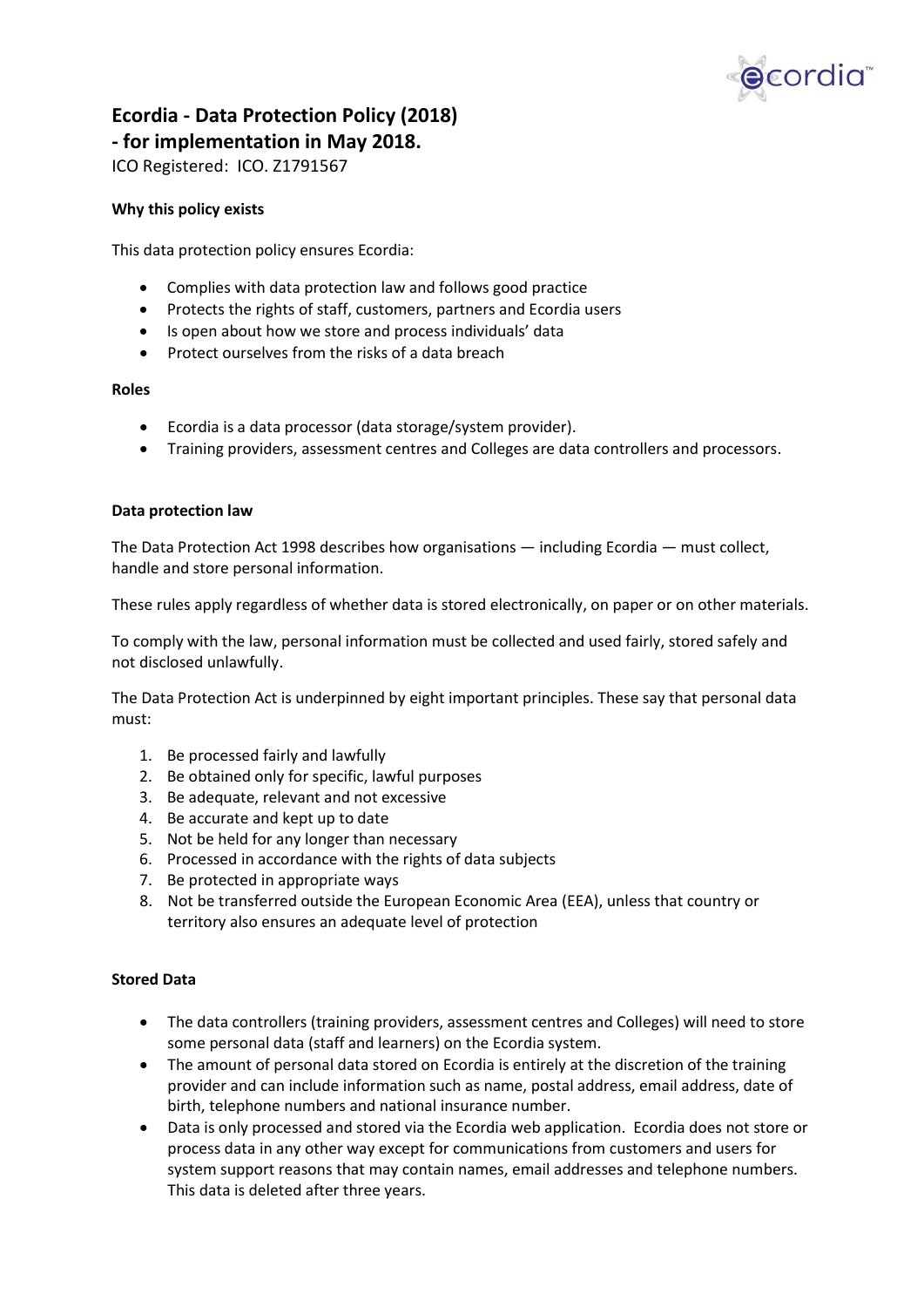#### Security & Data Protection

• Is the Ecordia system secure?

Ecordia is a SSL certified online application which is accessed over secure HTTPS protocol with 128-bit encryption.

Regular testing of the effectiveness of security measures is undertaken. As a data storage provider and processor, we are required to notify the relevant controller of any breach without undue delay after becoming aware of it.

All links to the Ecordia system are secure and inaccessible without encrypted authentication. Users are given an individual username and password to access the system. Users can only see the information they are responsible for.

Training providers, assessment centres and FE Colleges should be aware that Ecordia is not liable for data breaches due to users not keeping their login information, session or IT systems secure.

Where is data stored?

The Ecordia system runs on the highest specification database, security and web servers hosted in EU-based Microsoft data centres– for improved performance, security, reliability and redundancy.

These data centres are provided and serviced by the industry-leading Microsoft Azure web services, which have extremely high levels of network firewall protection, building security, surveillance and fire protection. These comply with EU-US Privacy Shield and EU Model Clauses.

Customer and user files and documents are stored on Amazon AWS (S3) cloud storage service (within the EU) in a secure bucket which is not publicly accessible. Documents can only be accessed via the Ecordia application which stores unique encrypted keys for each document. These keys expire every 6 months and are renewed only via the Ecordia application on demand. Documents are deleted from S3 at the same time customer information is deleted from the Ecordia application.

Data Retention

Ecordia retains data for up to 7 years depending on assessment centre requirements - and in-line with industry guidelines. Centres can delete data sooner if required. Data will be deleted within 12 months at contract end points.

It is recommended that training centres and learners/students archive work portfolios to their own computers or CD / USB memory stick for archive after course completion. Responsibility for the exported portfolios (which also contains user data) lies with the assessment centre as the data controller and data processor and not with Ecordia.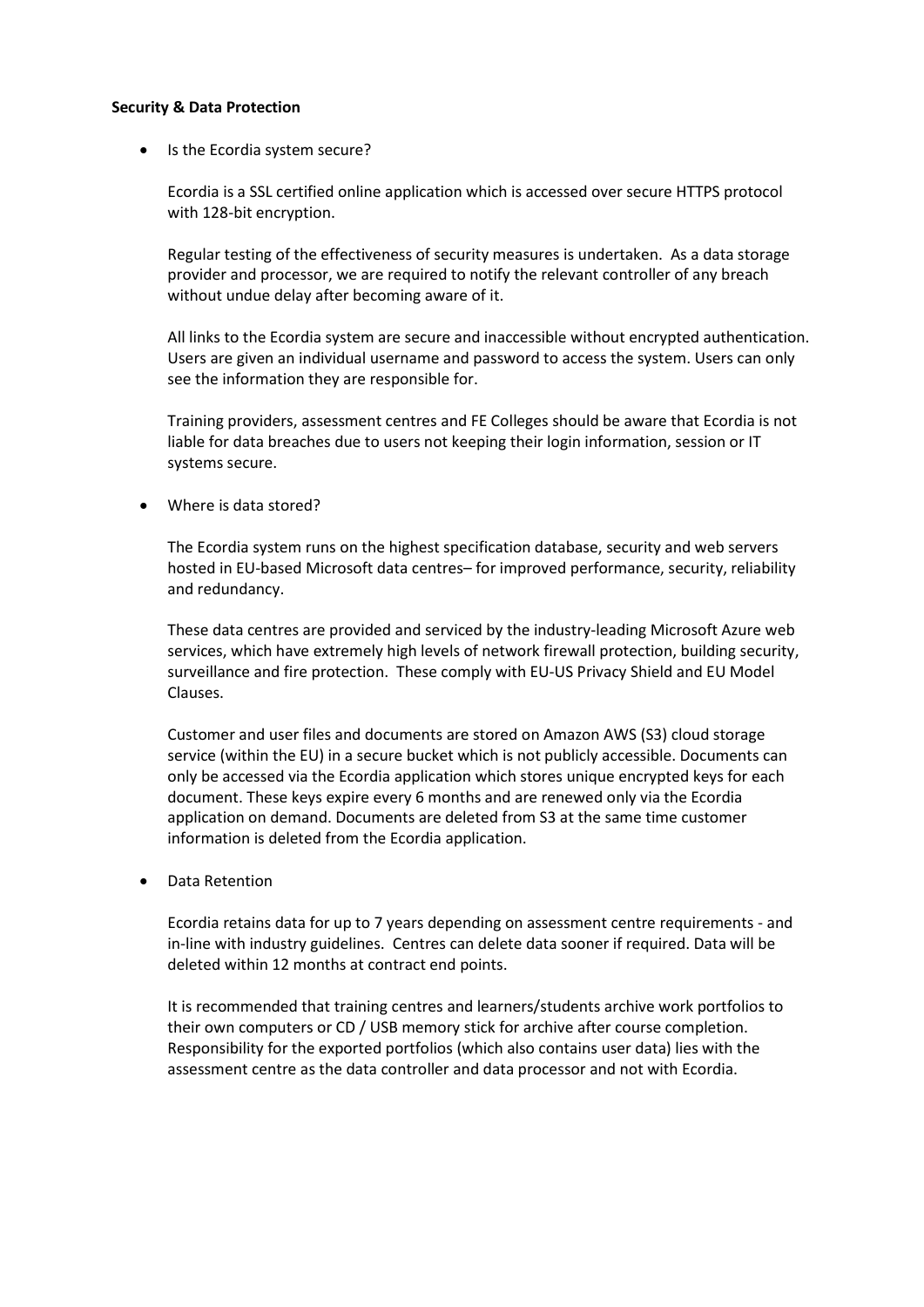#### Data Processing & Access

- Ecordia only stores personal data to the extent authorised by the centres/controllers.
- Some aspects of user/customer data will be accessed to help support our users/customers, for example if an assessor has a query specific to a certain portfolio, then our Support Team will need to access their data / portfolios. Statistics such as achievement rates may also be analysed for general Ecordia statistical purposes only.
- Assessment centre specific data and information will never be disclosed to third parties without prior written agreement.
- Controller's written permission will be sought before engaging with any sub-processors.
- An Ecordia Data Protection Officer has been appointed.
- All Ecordia staff have been notified of recent updates to our data protection policy and have received training on data security and GDPR.

## Consent To Store Data

 On first login, all users and learners are asked for consent for storing personal data, such as name, address, email address, date of birth, national insurance number, to be held on Ecordia and accessed by parties, people and organisations involved their qualification/course, such as the assessment centre, training provider, College and workplace.

# Data Controllers & Processors

Ecordia customers, training providers, assessment centres and Colleges should all be aware that by using Ecordia to manage and deliver training and assessments, they are the data controllers and processors and have the following responsibilities to their staff, learners and other users under their Ecordia centre account:

- Rights of access
- Right to rectification and data quality
- Right to restrict processing
- Right to erasure including retention and disposal

As the data controller, it is the assessment centre's responsibility to restrict access/provide access or delete the candidate portfolio should they wish to, prior to the 7-year point where portfolio data will be automatically deleted.

- Right of access the Ecordia system has functionality to enable data controllers to respond to individuals' requests for access to their personal information.
- Right to rectification and data quality the Ecordia system has functionality to enable data controllers to edit personal data held on the system so that it remains accurate and up-todate.
- Right to erasure the Ecordia system has functionality for data controllers to securely dispose of personal data that is no longer required. Ecordia also has processes to routinely and securely dispose of personal data that is no longer required or is beyond the time limit specified with the data controller (maximum of 7 years).
- Right to restrict processing the Ecordia system has functionality to enable data controllers to suppress processing of specific data.
- Right of data portability the Ecordia system has functionality for the data controller to supply the personal data we process in electronic format (exported portfolio).